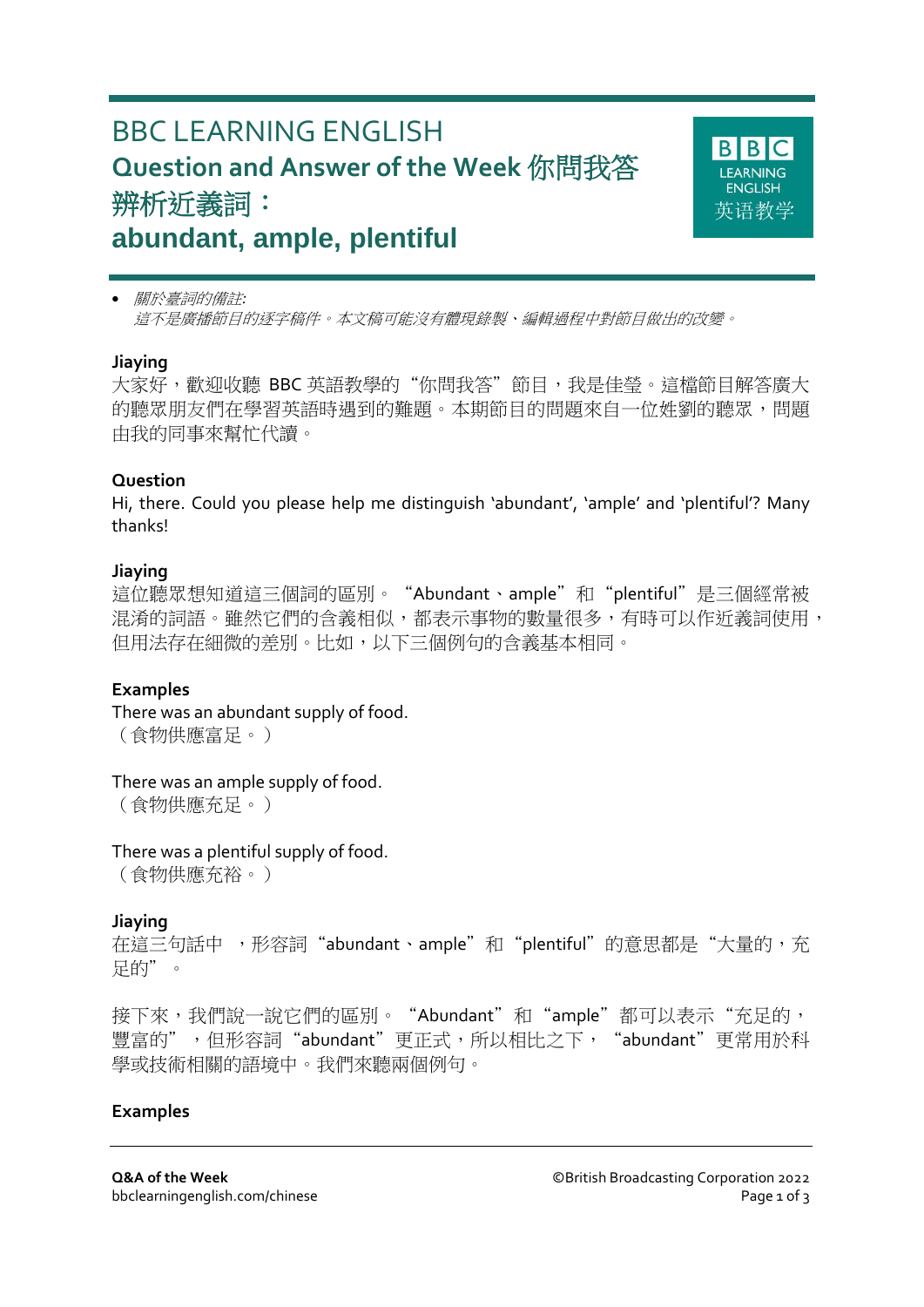The scientist discovered that iron ore was abundant on the mountain.

(科學家發現這座山上有豐富的鐵礦石。)

## Hydrogen was abundant in the atmosphere of the new planet.

(這顆新行星的大氣中含有豐富的氫。)

# **Jiaying**

接著來看"ample"。形容詞"ample"可談論有足夠的事物,以滿足特定的需求或要 求。比如, "ample"常用來表示"做某事所需的空間、金錢或時間充裕"。

# **Examples**

There was ample space to put a new sofa in the living room. (客廳裡有足夠的空間放一張新沙發。)

We had ample room on the left side of our house to build the extension. (我們房子的左側有充足的地方來擴建。)

## We had ample funds to pay for the improvements to the school.

(我們有充裕的資金來支付學校的改造費用。)

## Our boss gave us ample time to finish the project.

(老闆給了我們充裕的時間來完成這個項目。)

## **Jiaying**

下面,我們來說一說"plentiful"。形容詞"plentiful"的意思是"大量的",但並不 一定綽綽有餘。"Plentiful"常用來談論莊稼大豐收。

# **Examples**

Cabbages were plentiful this harvest! (今年捲心菜的收成頗豐!)

## Apples were plentiful on the old tree at the bottom of the garden.

(花園後面的那棵老蘋果樹上碩果累累。)

## **Jiaying**

總結一下:這三個詞在某些情況下可以互換使用,但它們有細微的差別。其中,形容 詞"abundant"和"ample"的意思都是"足夠多",但"abundant"更正式; "ample"更常用來表示"空間、金錢、時間或資源充裕"; "plentiful"的意思是 "大量的",可以用來談論莊稼的收成好。